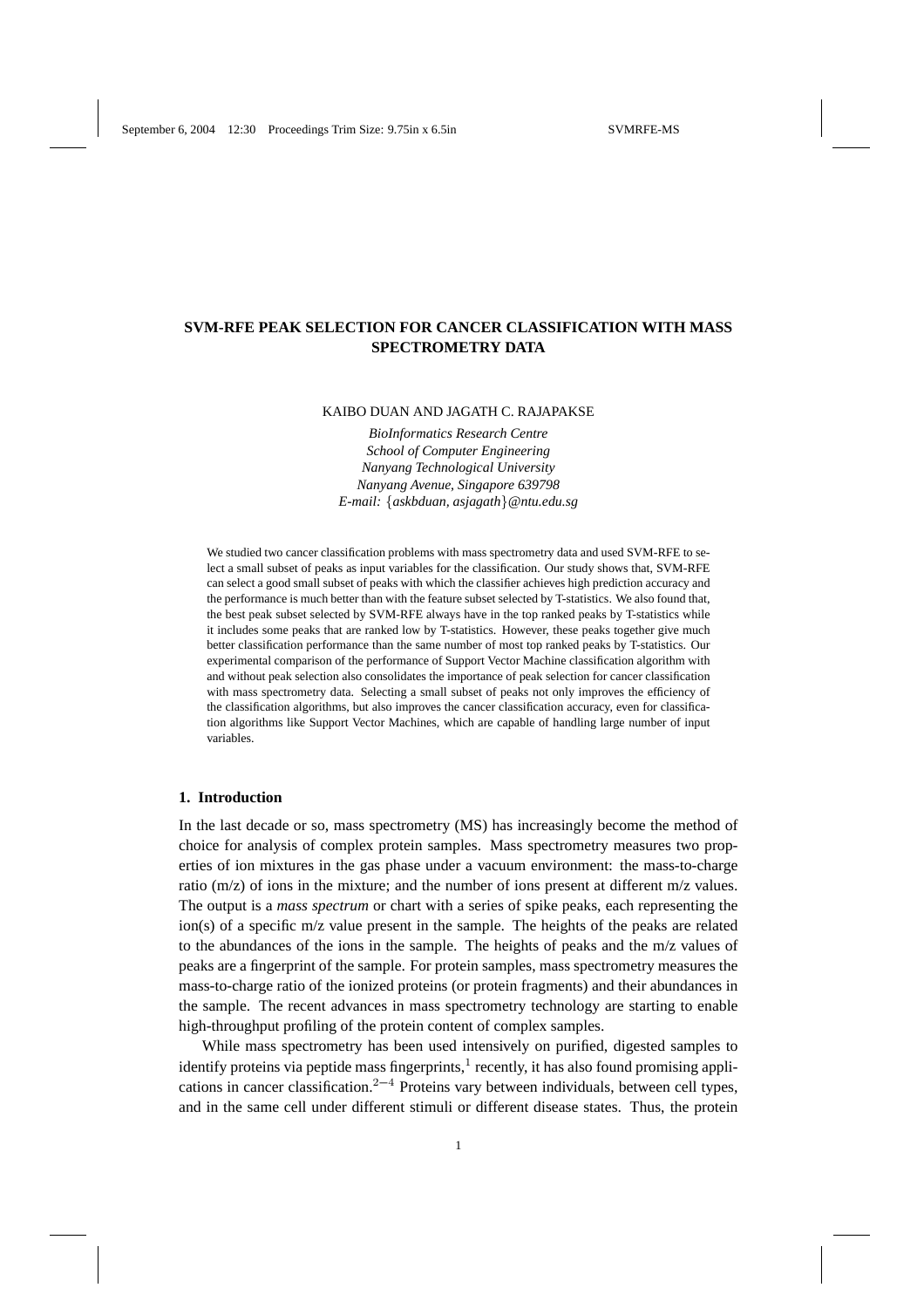variations between cancerous samples and noncancerous samples, or between different stages of a cancer provide rich and dynamic information to discriminate cancerous samples from non-cancer samples or to discriminate between different stages of a cancer. The protein abundance changes are relatively easy to measure, especially with the recent rapid advances in mass spectrometry technology, and thus are used as feature variables for cancer classification, although the rich information contained in protein variation is not confined only to changes in abundance. For cancer classification, the protein samples from cancer patients and non-cancer patients or from different cancer stages are analyzed through mass spectrometry instruments and the mass spectrometry patterns are used to built a diagnostic classifier. However, the raw mass spectra must go through some basic preprocessing steps like baseline identification and subtraction, peak identification and extraction, intensity normalization, and peak selection etc., before them are used to build a cancer classifier. <sup>12</sup> Blood serum is often used as the source of protein samples for cancer classification. Blood serum constantly perfuses tissues and circulates throughout the body and thus archives rich and dynamic histological information of proteins. Besides, it also can be easily and noninvasively obtained in sufficient quantity from patient at clinics.

For cancer classification with mass spectrometry data, the peak selection step is especially important. Peak selection procedure tries to select from the original mass spectra a set of peaks that are mostly relevant to the phenotypes under study, or a subset of peaks together will form better input variables for the classification algorithm. Nowadays, for most of the MS data for cancer classification, the number of training samples (cancer or noncancer cases) is small compared to the large number of inputs (peak intensities). When the number of input variables is significantly greater than the number of training samples, random correlation between the inputs and the phenotypes may be formed. Finding a compact small set of input variables is important as well for protecting against such spurious results. Peak selection is exactly the feature/variable selection problem commonly addressed in machine learning.5 6 Some statistical and machine learning methods have been used for peak selection purpose, for examples, genetic algorithm,<sup>2</sup> signal-to-noise ratio,<sup>4</sup> ROC curve criterion,<sup>3</sup> etc.

SVM-RFE (Support Vector Machine Recursive Feature Elimination) was originally proposed for gene selection,<sup>7</sup> where a linear version of the popular Support Vector Machine (SVM) methods <sup>8 9</sup> is used as the learning algorithm in a recursive procedure to select a subset of genes for cancer classification. In this paper, we will study the usefulness of SVM-RFE for peak selection for cancer classification with mass spectrometry data. For comparison, we also include the T-statistics feature selection method, which chooses a set of features that are most relevant to the concept under study. The goodness of the selected peak subsets, in this study, are evaluated by the classification performance of a linear SVM classifier with only the selected peaks as input variables. However, ultimately, peaks in the selected subset have to be examined by biological experiments. These peaks should be further analyzed to identify the underlying proteins. The subsequent functional study of the identified proteins may help to get new biological insights into the disease pathways and may eventually lead to reliable diagnostic test methods and potential therapeutic targets.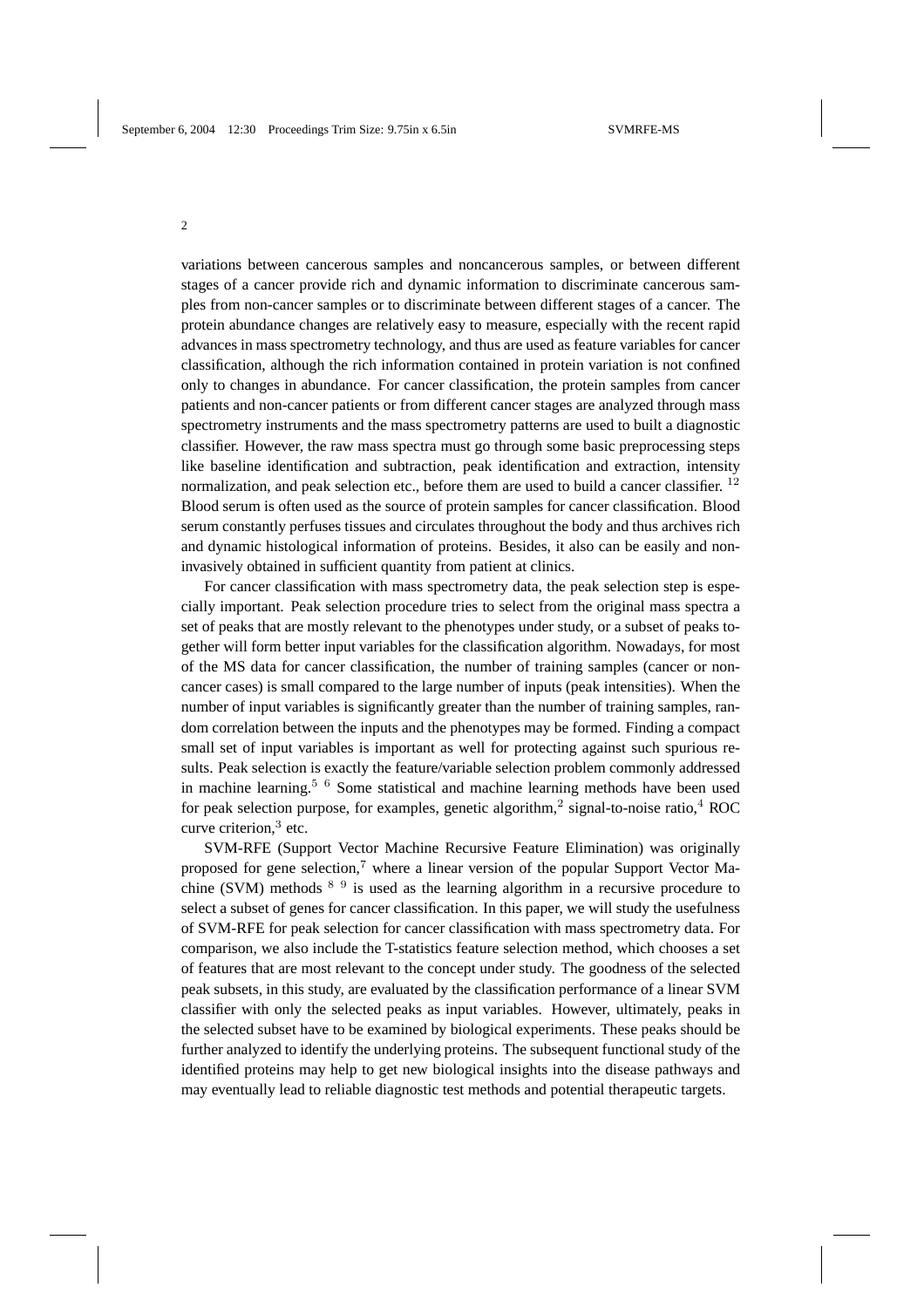The rest of paper is organized as follows: in Section 2, we briefly review the SVM classification methods, SVM-RFE and T-statistics feature selection methods; in Section 3, we describe the numerical experiments; in Section 4, we analyze the experiment results and make the conclusions.

# **2. SVM, SVM-RFE and T-Statistics**

In this section we briefly review the SVM classification method, SVM-RFE and T-statistics feature selection methods.

# **2.1.** *SVM*

Support Vector Machines <sup>8 9</sup> have been very popular in solving classification problems. It constructs an optimal hyperplane decision function in a so-called *feature space* that is mapped from the original input space. The mapping  $\Phi$  is usually nonlinear and the feature space is usually a much higher dimensional space than the original input space. Let us use  $x_i$  to denote the *i*th example vector in the original input space and  $z_i$  to denote the corresponding vector in the feature space,  $z_i = \Phi(\mathbf{x}_i)$ . *Kernel* is one of the core concepts in SVMs and plays an very important role. Kernel function  $k(\mathbf{x}_i, \mathbf{x}_j)$  computes the inner product of two vectors in the feature space and thus implicitly defines the mapping function:  $k(\mathbf{x}_i, \mathbf{x}_j) = \Phi(\mathbf{x}_i) \cdot \Phi(\mathbf{x}_j) = \mathbf{z}_i \cdot \mathbf{z}_j.$ 

The following are three types of commonly used kernel functions

Linear Kernel 
$$
k(\mathbf{x}_i, \mathbf{x}_j) = \mathbf{x}_i \cdot \mathbf{x}_j
$$
  
Polynomial Kernel  $k(\mathbf{x}_i, \mathbf{x}_j) = (1 + \mathbf{x}_i \cdot \mathbf{x}_j)^p$   
Gaussian Kernel  $k(\mathbf{x}_i, \mathbf{x}_j) = \exp(-\|\mathbf{x}_i - \mathbf{x}_j\|^2 / 2\sigma^2)$ 

where the order p of polynomial kernel and the spread width  $\sigma$  of Gaussian kernel are adjustable kernel function parameters.

For a typical classification problem with  $\ell$  training samples  $(\mathbf{x}_1, y_1), \cdots, (\mathbf{x}_\ell, y_\ell)$ where  $y_i$  denotes the class label of  $x_i$  and  $y_i \in \{+1, -1\}$ , finding the discriminant function  $f(\mathbf{x}) = \mathbf{w} \cdot \Phi(\mathbf{x}) + b$  is formulated by SVMs into the following optimization problem

$$
\min_{\mathbf{w}, b, \xi_i} \qquad \frac{1}{2} ||\mathbf{w}||^2 + C \sum_{i=1}^{\ell} \xi_i
$$
 (1)

subject to 
$$
y_i(\mathbf{w} \cdot \mathbf{z}_i + b) \ge 1 - \xi_i, \ \xi_i \ge 0
$$
 (2)

where  $C > 0$  is another predefined higher-level parameter, besides the kernel function parameters. This optimization problem is usually solved in its dual form <sup>9</sup>

$$
\min_{\alpha_i} \quad \frac{1}{2} \sum_{i=1}^{\ell} \sum_{j=1}^{\ell} \alpha_i \alpha_j y_i y_j (\mathbf{z}_i \cdot \mathbf{z}_j) - \sum_{i=1}^{\ell} \alpha_i \tag{3}
$$

subject to 
$$
0 \le \alpha_i \le C, \quad \sum_{i=1}^{\ell} \alpha_i y_i = 0
$$
 (4)

The weight vector w and the hyperplane decision function can be expressed by using the dual variables  $\alpha_i$ 's:

$$
\mathbf{w} = \sum_{i=1}^{\ell} \alpha_i y_i \mathbf{z}_i \tag{5}
$$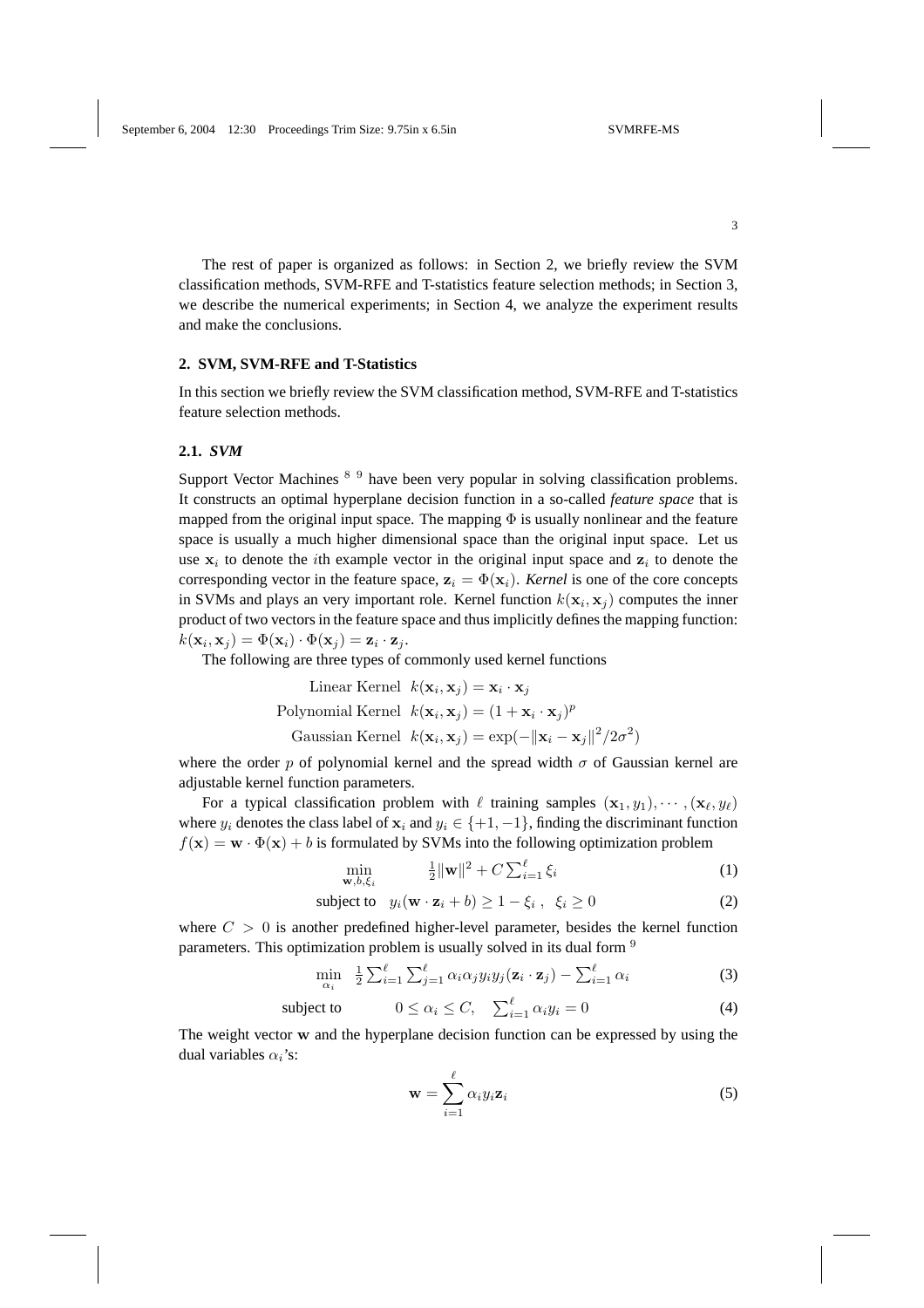$$
f(\mathbf{x}) = \sum_{i=1}^{\ell} \alpha_i y_i (\mathbf{z} \cdot \mathbf{z}_i) + b \tag{6}
$$

If a nonlinear kernel is used, because of the nonlinear mapping relation between the input space and the feature space, the linear discriminant function constructed by an SVM in the feature space corresponds to a nonlinear function in the original input space. The function family richness and the discriminant power of SVMs are thus incorporated in by the mapping function and ultimately the kernel function, while problem formulation is kept in the same and neat form.

In the dual problem of SVMs, all the computation involving the input vectors is in the form of inner products of vectors in feature space. The discriminant function also can be expressed in inner products of feature space vectors. These inner products  $(\mathbf{z}_i \cdot \mathbf{z}_j)$  can be replaced by corresponding kernel computations  $k(\mathbf{x}_i, \mathbf{x}_j)$ , which can be executed easily in the original input space. Thus, we usually do not need to know the mapping function  $\Phi$ explicitly. It is implicitly defined by the kernel function that computes the inner product in the feature space. Similarly, we do not need to explicitly compute the weight vector w. However, if a linear kernel is used, the decision function  $f(\mathbf{x})$  is simply a linear function of x and the weight vector of the linear function also can be explicitly computed as

$$
\mathbf{w} = \sum_{i=1}^{\ell} \alpha_i y_i \mathbf{x}_i.
$$
 (7)

SVMs with linear kernel are often referred to as linear SVMs.

#### **2.2.** *SVM-RFE*

Support Vector Machine Recursive Feature Elimination (SVM-RFE) method was originally proposed to perform gene selection for cancer classification.<sup>7</sup> Nested subsets of features are selected in a sequential backward elimination manner, which starts with all the features and remove one feature each time. In this way, in the end, all the feature variables are ranked. At each step, the coefficients of the weight vector w of a linear SVM are used as the feature ranking criterion. The recursive elimination procedure used in Ref. 7 is as follows:

- (1) Start: ranked feature  $R = [$  ; selected subset  $S = [1, \dots, d]$ ;
- (2) Repeat until all features are ranked:
	- (a) Train a linear SVM with all the training data and variables in  $S$ ;
	- (b) Compute the weight vector using Eq. (5);
	- (c) Compute the ranking scores for features in S:  $c_i = (w_i)^2$ ;
	- (d) Find the feature with the smallest ranking score:  $e = \arg \min_i c_i$ ;
	- (e) Update  $R: R = R[e, R]$ ;
	- (f) Update  $S: S = S [e];$
- (3) Output: Ranked feature list  $R$

For speed reasons, the algorithm can be generalized to remove more than one feature per step.<sup>7</sup> However, removing several features may degrade the classification performance.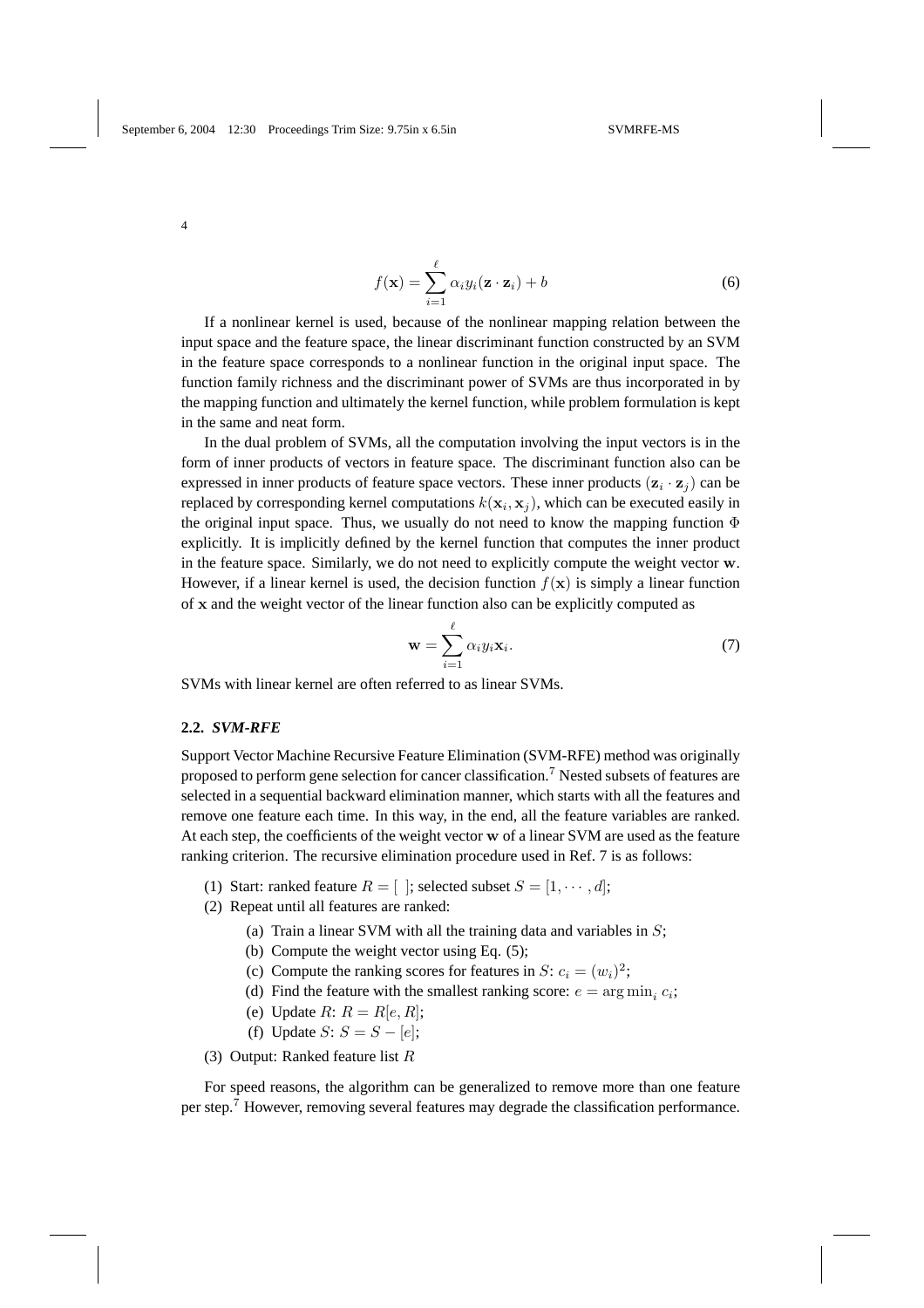Note that, in SVM-RFE,<sup>7</sup> the following SVM formulation is used

$$
\min_{\mathbf{w}, b, \xi_i} \qquad \frac{1}{2} \|\mathbf{w}\|^2 + C \sum_{i=1}^{\ell} \xi_i^2 \tag{8}
$$

subject to 
$$
y_i(\mathbf{w} \cdot \mathbf{z}_i + b) \ge 1 - \xi_i, \ \xi_i \ge 0
$$
 (9)

This formulation of SVM is usually solve by the following dual problem with a slightly modified kernel function  $\tilde{k}(\cdot, \cdot)$ 

$$
\min_{\alpha_i} \frac{1}{2} \sum_{i=1}^{\ell} \sum_{j=1}^{\ell} \alpha_i \alpha_j y_i y_j \tilde{k}(\mathbf{x}_i, \mathbf{x}_j) - \sum_{i=1}^{\ell} \alpha_i
$$
 (10)

subject to  $\alpha_i \ge 0$ ,  $\sum_{i=1}^{\ell} \alpha_i y_i = 0$  (11)

where  $\tilde{k}(\mathbf{x}_i, \mathbf{x}_j = k(\mathbf{x}_i, \mathbf{x}_j) + \frac{1}{C} \delta_{i,j}; \delta_{i,j} = 1$  if  $i = j$  and  $\delta_{i,j} = 0$  otherwise.

Using  $w_i^2$  as ranking score corresponds to removing the feature whose removal change the objective function least. This objective function is chosen to be  $(1/2)|w||^2$  in SVM-RFE. This is explained by the OBD algorithm, $10$  which approximates the change in objective function caused by removing the ith feature by expanding the objective function in Taylor series to second order

$$
\Delta J(i) = \frac{\partial J}{\partial w_i} \Delta w_i + \frac{\partial^2 J}{\partial w_i^2} (\Delta w_i)^2
$$
\n(12)

At the optimum of J, the first order term can be neglected and with  $J = (1/2) ||\mathbf{w}||^2$ Equation (12) becomes

$$
\Delta J(i) = (\Delta w_i)^2 \tag{13}
$$

 $\Delta w_i = w_i$  corresponds to removing the *i*th feature.

Another explanation of using  $w_i^2$  as ranking score is from the sensitivity analysis of the objective function  $J = (1/2) ||\mathbf{w}||^2$  with respect to a variable. To compute the gradient, a virtual scaling factor  $\nu$  is introduced into the kernel function<sup>11</sup> and  $k(\mathbf{x}_i, \mathbf{x}_j)$  becomes

$$
k(\nu \cdot \mathbf{x}_i, \nu \cdot \mathbf{x}_j) \tag{14}
$$

For a linear SVM (with a linear kernel function), using the fact that  $\nu_k = 1$ , the sensitivity can be computed as

$$
\frac{\partial J}{\partial \nu_k} = \frac{1}{2} \sum_{i=1}^{\ell} \sum_{j=1}^{\ell} \alpha_i \alpha_j y_i y_j \frac{\partial k(\mathbf{x}_i, \mathbf{x}_j)}{\partial \nu_k}
$$
(15)

$$
=\frac{1}{2}\sum_{i=1}^{\ell}\sum_{j=1}^{\ell}\alpha_i\alpha_jy_iy_j(2\nu_kx_k^2)
$$
\n(16)

$$
=w_k^2\tag{17}
$$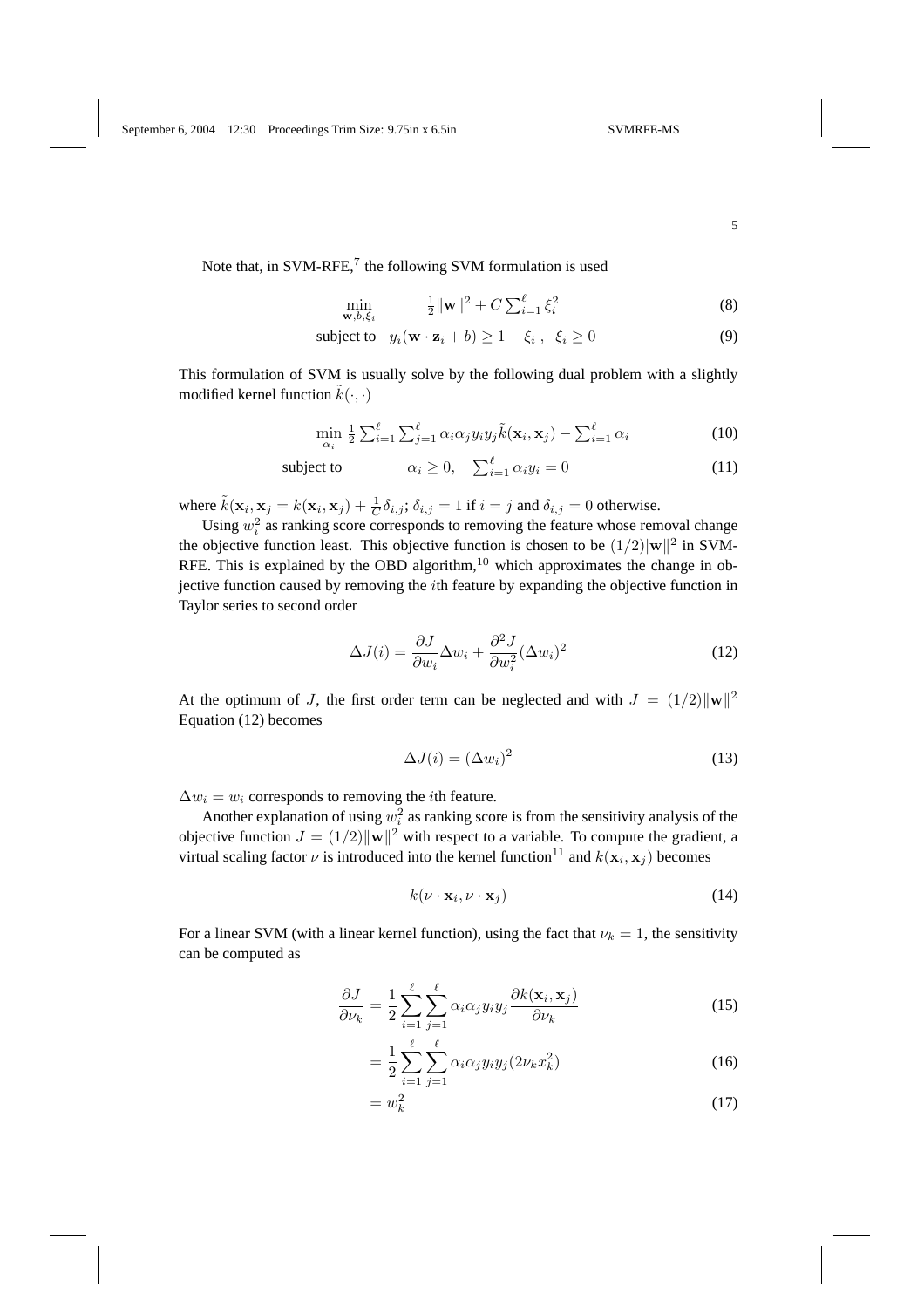# **2.3.** *T-Statistics*

T-statistics basically is a filters feature selection method. It selects the feature variables that are most relevant to the concept under study. A ranking score is computed for each feature. It uses the following feature ranking criterion

$$
c_i = \frac{|\mu_i^+ - \mu_i^-|}{\sqrt{\frac{(\sigma_i^+)^2}{n^+} + \frac{(\sigma_i^-)^2}{n^-}}}.
$$
\n(18)

where  $\mu_i^+$  and  $\mu_i^-$  are the mean values of the *i*th feature respectively over positive and negative samples;  $\sigma_i^+$  and  $\sigma_i^-$  are the corresponding standard deviations;  $n^+$  and  $n^-$  denote the number of positive and negative training samples. Equation (18) fundamentally measures the normalized feature value difference between two groups.

## **3. Numerical Experiments**

We evaluate the SVM-RFE peak selection method together with T-statistics method on two cancer classification mass spectrometry datasets: Lung Cancer (Lung) and Ovarian Cancer (Ovarian). The Lung Cancer is originally from the First Annual Proteomics Datamining Conference , organized by the Department of Radiology and Biostatistics at Duke University in September 2002. We are using the version of this dataset used in Ref.12 with 229 peaks after going through some basic preprocessing steps except peak selection. We obtained the Lung Cancer dataset from Kent Ridge Bio-medical Data Set Repository.<sup>13</sup> All the two datasets originally have no test set. For performance validation, we still spare some samples for testing purpose. Thus, we randomly split the original dataset into a training set and a test set and keep percentages of the positive and negative samples same in the training and test sets. We summarize some basic information about the datasets, including the number of peaks, the sizes of the training and test sets, in Table 1. More detailed information about the two datasets can be found in the Refs.12 and 13, and the references there in.

In our study, for each dataset, we did the peak selection solely on the training set. The goodness of a selected peak subset is evaluated by the performance of a classifier built on the training set with only the selected set of peaks as input variables. In our study, we choose linear SVM as the classification algorithm. Linear classification algorithms are commonly used in cancer classification with mass spectrometry data, e.g. see Ref.14.

Test error on test set is usually used to assess the performance of a classifier. However, the total numbers of available samples in our mass spectrometry datasets are small. In such a case, the test error may be biased due to an "unfortunate" partition of training and test sets. Thus, instead of reporting such an test error from one division of training and test sets, we do as follows: we merge the training set and test set and then partition the total samples again into a training set and a test set randomly by stratified sampling for 100 times; for each division, we train a linear SVM classifier on the training set (hyperparameter  $C$  is to be selected by 10-fold cross-validation on the training set) and then test it on the corresponding test set; from this 100 trials we can compute the averages of performance measures.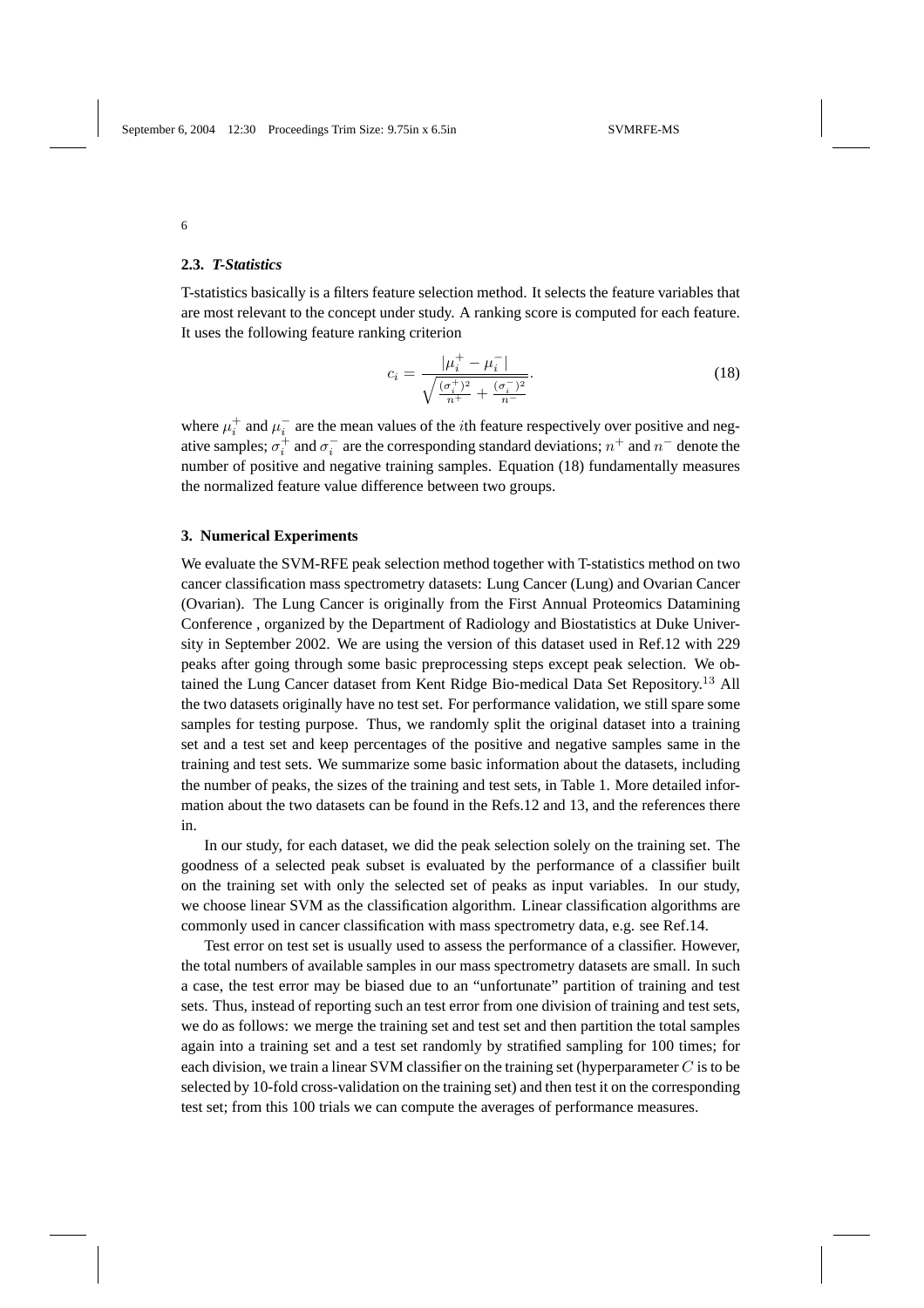Table 1. Number of peaks, sizes of training and test sets, of the two datasets.

| Dataset | t peaks | t training samples | $\sharp$ test samples |  |
|---------|---------|--------------------|-----------------------|--|
| Lung    | 229     | 29                 |                       |  |
| Ovarian | 15.154  | 177                | 76                    |  |

Table 2. Performance of SVM without peak selection and the performance of SVM with peak selection by T-Statistics or SVM-RFE, on the two datasets.

| Dataset | Measurement     | <b>SVM</b>        | <b>T-Statistics</b> | <b>SVM-RFE</b>    |
|---------|-----------------|-------------------|---------------------|-------------------|
| Lung    | No. of Peaks    | Full (229)        | 7                   | 8                 |
|         | Test Error (%)  | $21.58 + 9.63$    | $10.75 \pm 8.89$    | $8.41 \pm 5.98$   |
|         | Sensitivity (%) | $90.29 \pm 11.28$ | $95.43 \pm 7.56$    | $94.57 \pm 7.54$  |
|         | Specificity (%) | $61.80 \pm 21.29$ | $80.60 \pm 22.28$   | $87.40 \pm 13.23$ |
| Ovarian | No. of Peaks    | Full (15,154)     | 6                   | 11                |
|         | Test Error (%)  | $0.50 + 1.04$     | $1.61 \pm 1.39$     | $0+0$             |
|         | Sensitivity (%) | $99.85 + 0.52$    | $99.31 \pm 1.86$    | $100+0$           |
|         | Specificity (%) | $98.85 \pm 2.72$  | $96.74 \pm 2.70$    | $100 \pm 0$       |

To speed up the feature selection procedure of SVM-RFE, when the number of features m is large in the feature subset S selected at a time, we eliminate  $r (r \geq 1)$  features each time in our numerical experiments We choose  $r = 1000$  if  $m > 100000$ ,  $r = 100$  if  $10000 < m \le 100000$ ,  $r = 10$  if  $1000 < m \le 10000$  and  $r = 1$  if  $m \le 1000$ .

In our study, for each feature subset selected by either T-statistics method or SVM-RFE, we compute the mean and standard deviation of test error, sensitivity and specificity, from 100 times of training and testing. As we are mostly interested in small peak subsets, we evaluate the two methods only on small peak subsets with number of peaks ranging from 1 to 50. We plot the average test error versus the size of feature subsets selected by two methods on the two datasets respectively in Figs. 1 and 2.

SVMs are capable of dealing with large number of input variables with no increase in computation complexity. To see if feature selection improves the performance of SVMs, we also train and test SVMs with full number of features on the same 100 partitions of training and test sets. The means and standard deviations of the test performance of SVMs with full features are reported in Table 2, together with those of the best feature subsets selected by T-Statistics and SVM-RFE, with the number of selected peaks confined to less than 20.

## **4. Discussion and Conclusion**

From Figs. 1 and 2, it is very clear that SVM-RFE selects better peak subsets than Tstatistics feature selection method. High classification accuracy is achieved with only a small number of peaks as input variables.

Looking at the performance of SVMs without peak selection and SVMs with peaks selection in Table 2, we can see that, the classification performance of SVMs with peak selection are much better than that of SVMs with all peaks as input variables. This observation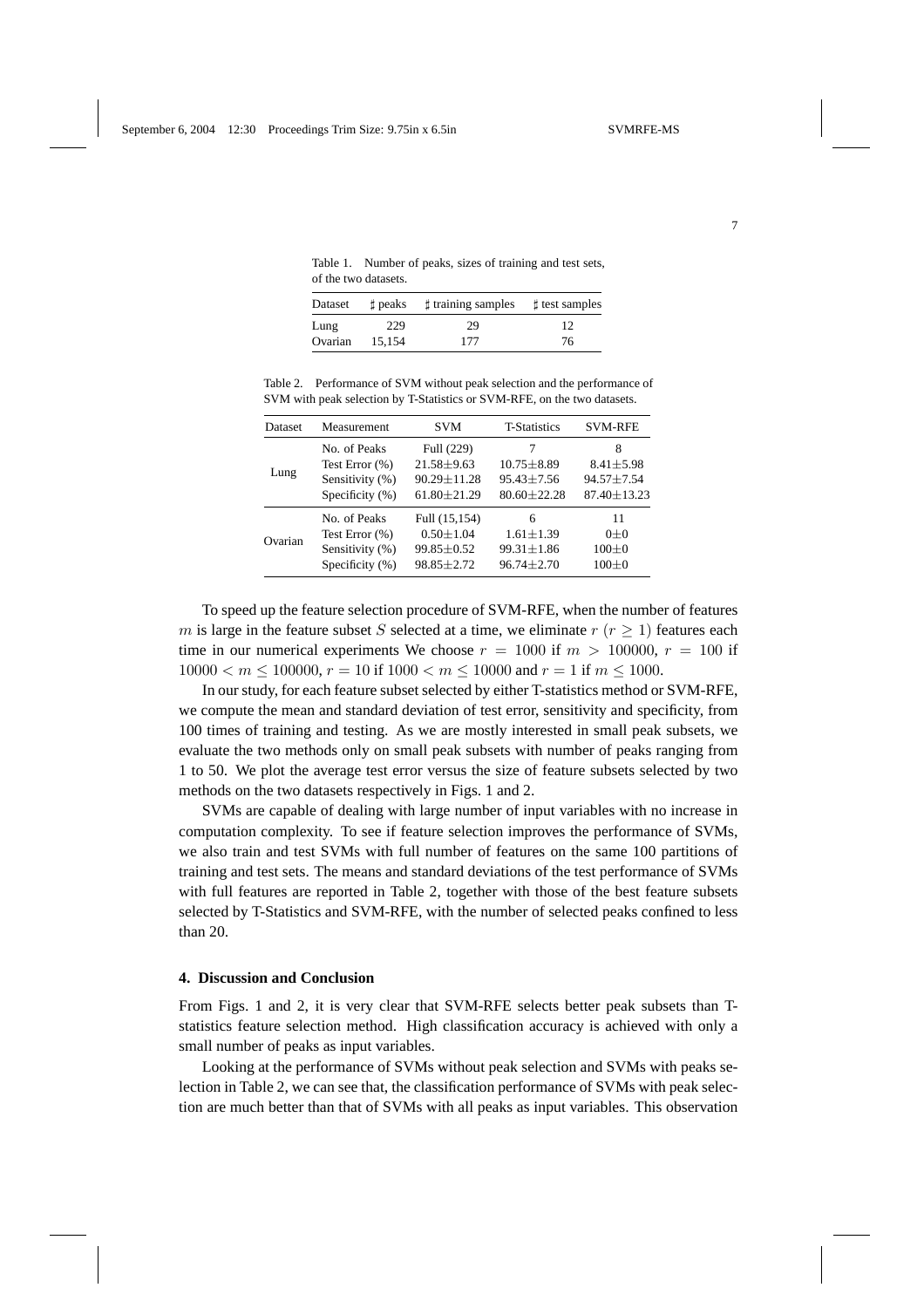

Figure 1. Average test error rates at different sizes of peak subsets, selected by T-statistics and SVM-RFE, on Lung Cancer dataset.



Figure 2. Average test error rates at different sizes of peak subsets, selected by T-statistics and SVM-RFE, on Ovarian Cancer dataset.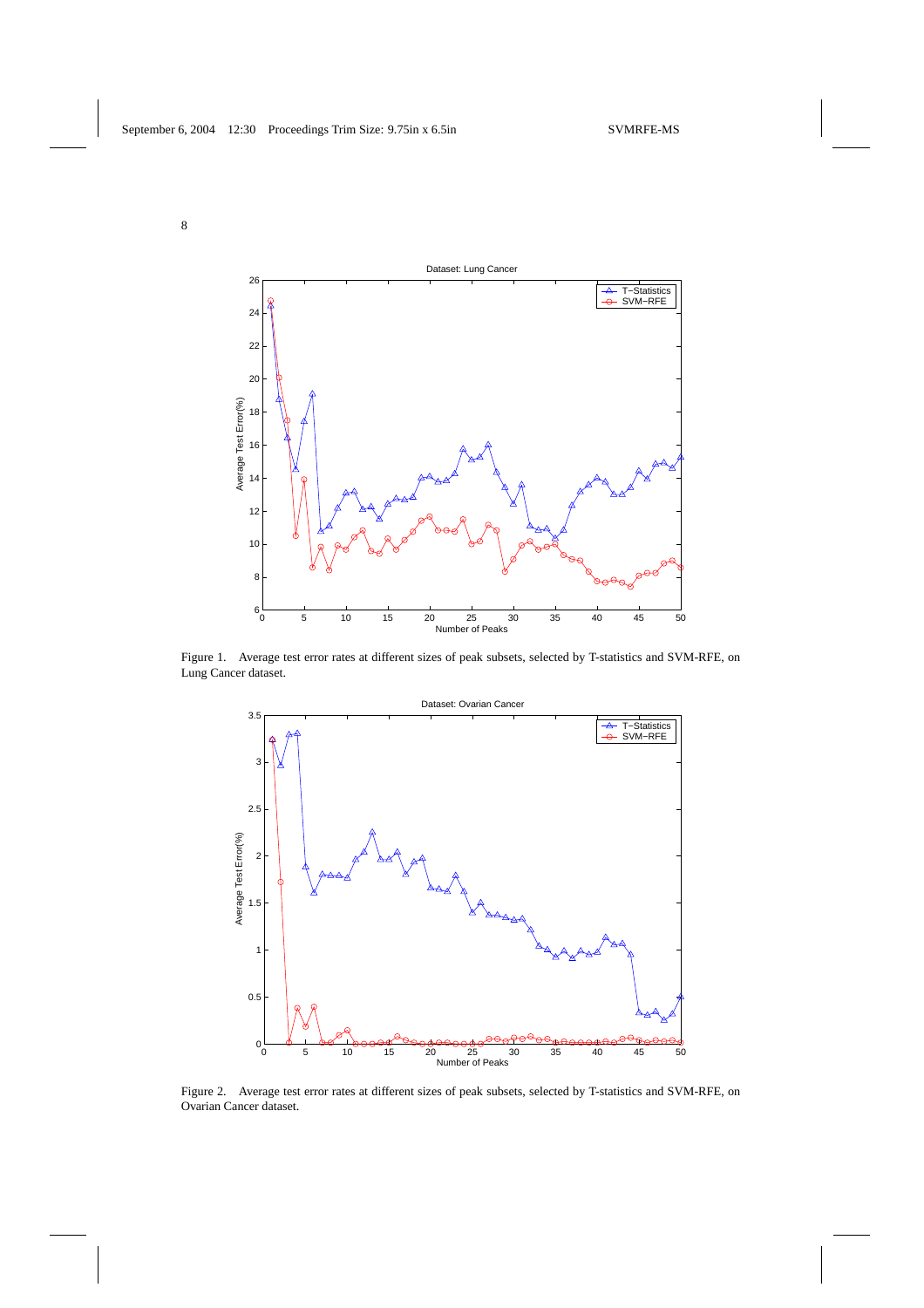tells us that, selecting a subset of peaks not only improves the efficiency of classification algorithms, but also improves the prediction accuracy, even for classification algorithm like SVMs, which can handle large number of input variables without increase in computation complexity. Selecting a small number of peaks also prevents getting spurious results with mass spectrometry data, for which the number of training samples is usually small compared with the number of peaks in the mass spectra. The high prediction accuracy also further strengthens our belief of the promising application prospects of mass spectrometry patterns in the future cancer classification.

While we understand that T-statistics selects the peaks whose intensities differs most between the cancer and no-cancer groups, the way that SVM-RFE selects the peak subset is not well understood. Checking the T-statistics scores of the peaks selected by the SVM-RFE may helps us to get some insight into the way SVM-RFE works. On the Lung Cancer dataset, we found the T-statistics ranks of the 8 peaks in the best subset selected by SVM-RFE respectively are  $\{1, 2, 3, 4, 7, 17, 29, 36\}$  (peak with rank 1 has the largest T-statistics score). On the Ovarian Cancer dataset, the T-statistics ranks of the 11 peaks in the best subset selected by SVM-RFE respectively are  $\{1, 2, 3, 4, 5, 6, 7, 14, 45, 50, 73\}$ . On the both datasets, the best peak subsets selected by SVM-RFE always have in the peaks top ranked by T-statistics, while they also include some peaks not top ranked by T-statistics. However, these peaks selected by SVM-RFE together achieve much smaller test error than the same number of most top ranked peaks selected by T-statistics, as we can clearly see in Figs. 1 and 2. However, to get better understanding of the way SVM-RFE works and to get a better insight into the disease pathway, ultimately we have to rely on a further investigation to identify the proteins underlying these selected peaks and a further functional study of the identified proteins.

#### **Acknowledgment**

We thank Michael Wagner at Cincinnati Children's Hospital Medical Center for sharing with us his preprocessed Lung Cancer dataset.

## **References**

- 1. D.C. Liebler. *Introduction to Proteomics Tools for the New Biology*. Humana Press, 2002.
- 2. E.F. Petricoin, A.M. Ardekani, B.A. Hitt, P.J. Levine, V.A. Fusaro, S.M. Steinberg, G.B. Mills, C. Simone, D.A. Fishman, E.C. Kohn, and L.A. Liotta. Use of proteomic patterns in serum to identify ovarian cancer. *Lancet*, pages 572–577, 2002.
- 3. B.L. Adam, Y. Qu, J.W. Davis, M.D.Ward, M.A. Clements, L.H. Cazares, O.J. Semmes, P.F. Schellhammer, Y. Yasui, Z. Feng, and G.L. Wright. Serum protein fingerprinting coupled with a pattern-matching algorithm distinguishs prostate cancer from benign prostate hyperplasia and healthy men. *Can Res*, 62:3609–3614, 2002.
- 4. J. Li, Z. Zhang, J. Rosenzweig, Y.Y. Wang, and D.W. Chan. Proteomics and bioinformatics approaches for identification of serum biomarkers to detect breast cancer. *Clin Chem*, 48:1296– 1304, 2002.
- 5. Ron Kohavi and George H. John. Wrappers for feature subset selection. *Artificial Intelligence*, 97(1-2):273–324, 1997.